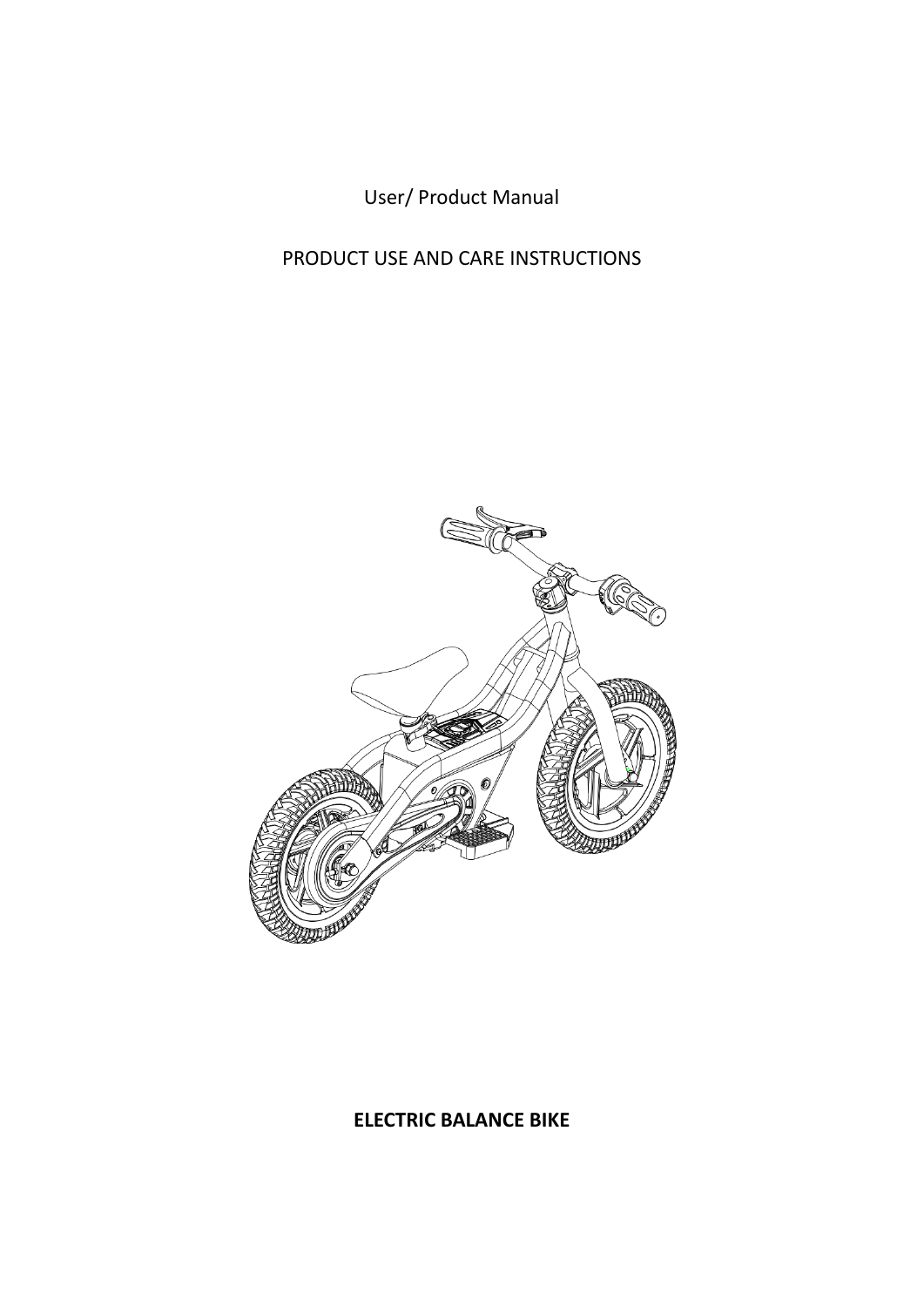#### Thank you for choosing X-PRO BALANCE electric balance bike

- X-PRO BALANCE is an electric balance bike for children using
- Before riding, please read this Product Manual carefully, learn Security Warnings and Precautions.
- This manual can help you understand, use and maintain X-PRO BALANCE.



- In order to avoid dangers that are caused by collisions, falls and loss of control, please learn how to ride electric balance bike safely.
- You can learn riding skills by reading this product manual.
- This manual includes all operating instructions and precautions, users must read carefully and follow the instructions. All users are responsible for any consequences that are caused by violating warning contents or prompt operations. We shall not be liable for incidental and consequential damages.

#### **Content**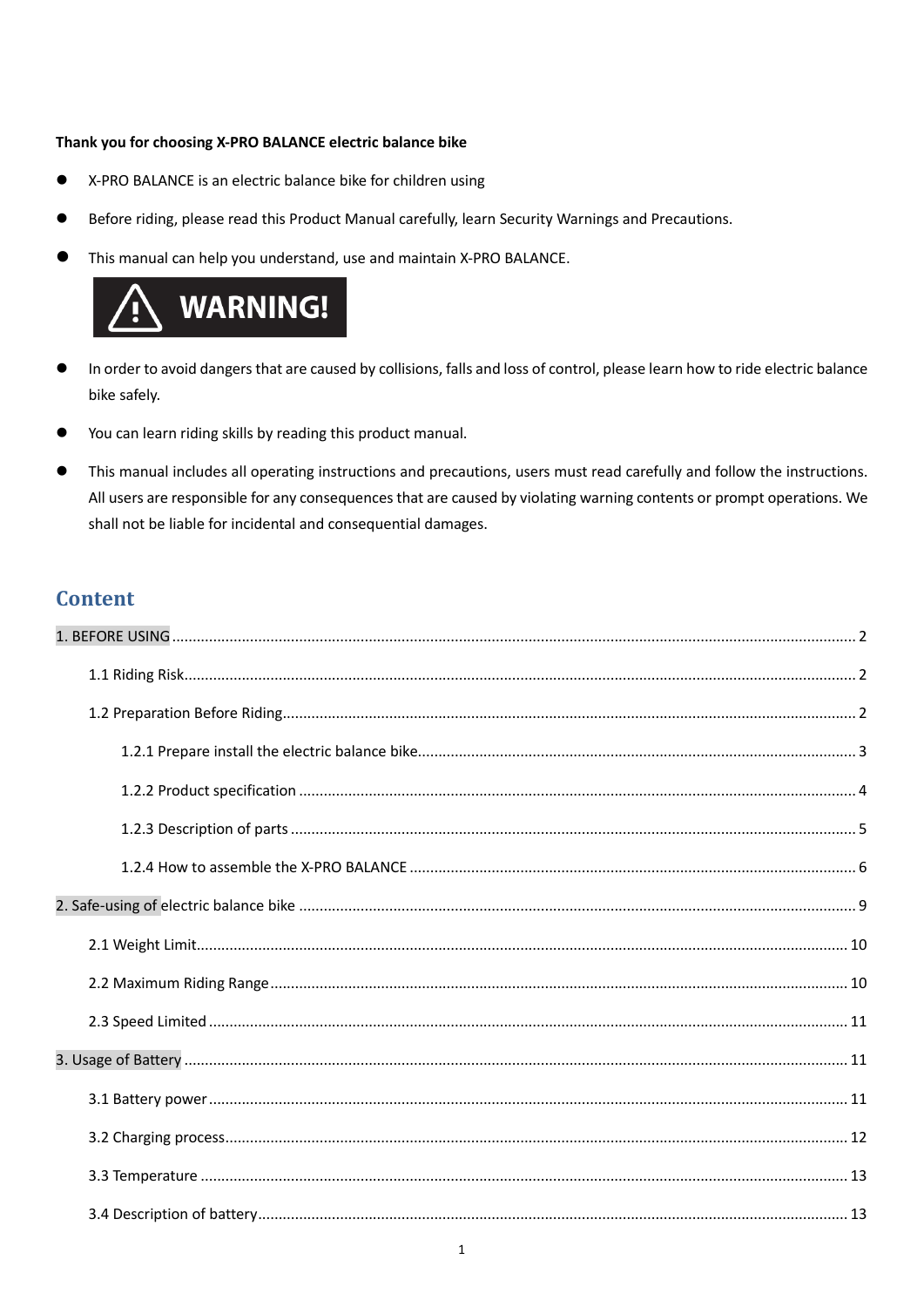# <span id="page-2-0"></span>**1. BEFORE USING**

### <span id="page-2-1"></span>**1.1 Riding Risk**

Electric balance bike is a personal electric vehicle toy, our technology and production processes have strict testing for every pair of electric balance bike. Riding without attention to contents of this manual may cause injury.

# **WARNING!**

Falling, losing control, collision, or failure to follow e-balance bike manual, may cause injury even death. In order to minimize the risk of riding, ensure that you read manual.

### <span id="page-2-2"></span>**1.2 Preparation Before Riding**

When first open the carton box, the following items can be founded in carton box.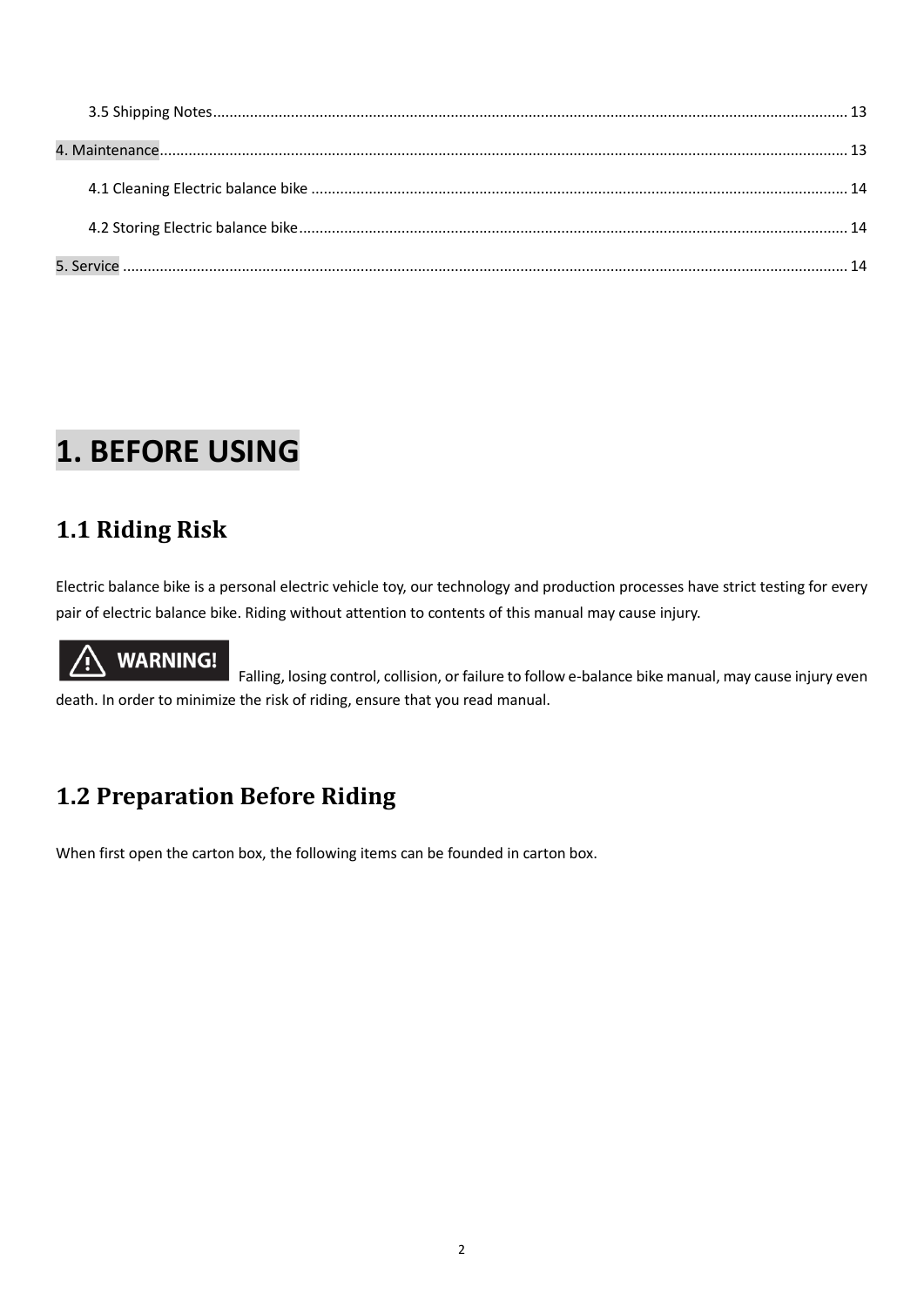### <span id="page-3-0"></span>**1.2.1 Prepare install the electric balance bike**

<span id="page-3-1"></span>

| Main product      |  |
|-------------------|--|
| Charger with tool |  |
| <b>Battery</b>    |  |
| Manuel            |  |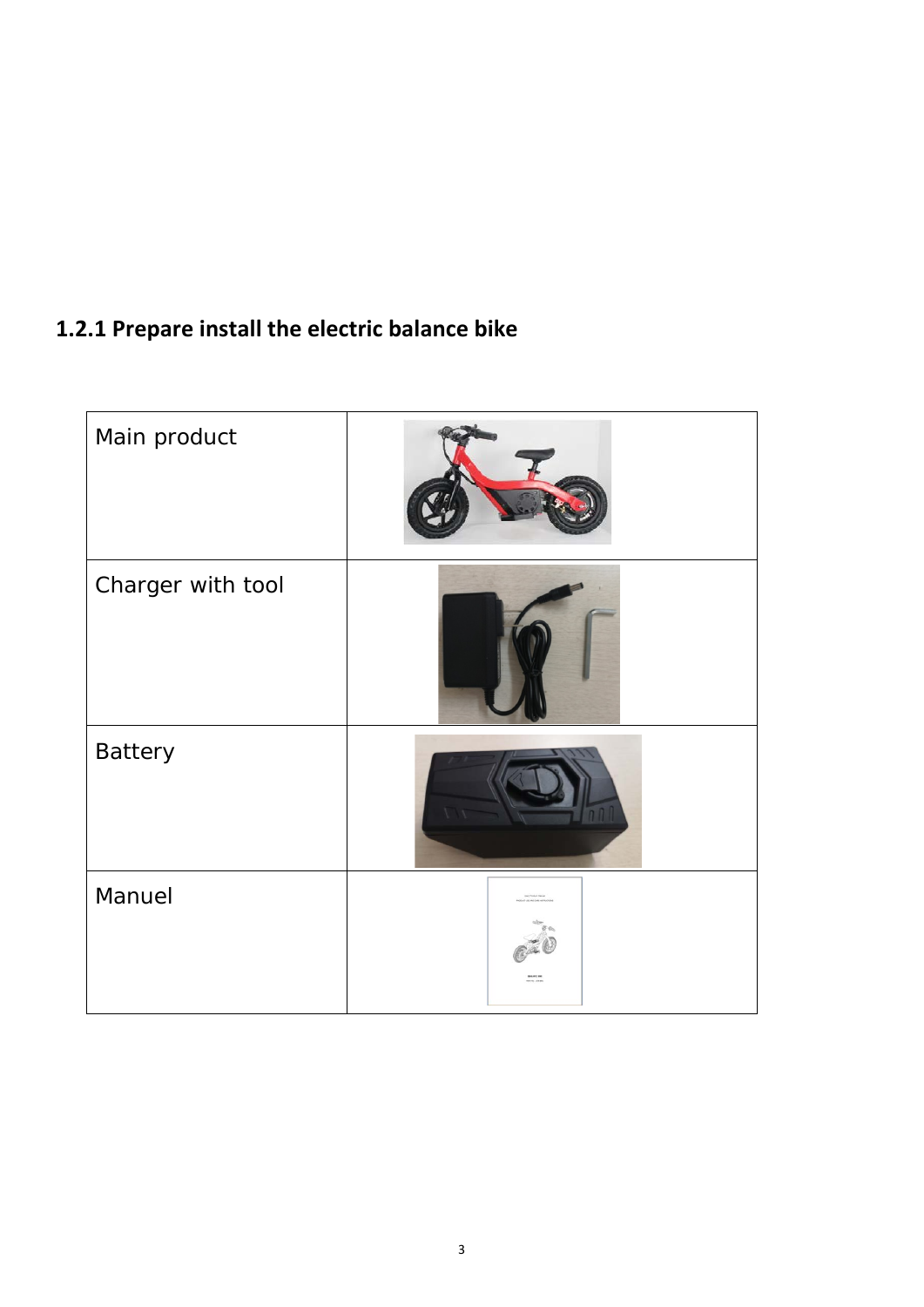## **1.2.2 Product specification**

| E-balance bike | Net weight                  | 10 <sub>kgs</sub>                  |  |
|----------------|-----------------------------|------------------------------------|--|
|                | <b>Size</b>                 | 980*510*568mm                      |  |
|                | Running time                | 60-80min (4.0Ah battery)           |  |
|                | Operating temperature range | 0°C-40°C                           |  |
|                | Max climbing angle          | $6-9^\circ$                        |  |
|                | Max weight capacity         | 50KG                               |  |
| <b>Battery</b> | Capacity                    | 4.0Ah                              |  |
|                | <b>Types</b>                | 18650 high rate discharge battery  |  |
|                | Charging duration           | $3 - 6$ hours                      |  |
|                | Charging times              | 300 times                          |  |
| Motor          | Type                        | Brush motor                        |  |
|                | Highest speed               | 15KM/H                             |  |
|                | Size                        | 104*98*100mm                       |  |
|                | Power                       | 100W                               |  |
|                | Input                       | AC 100V-240V                       |  |
| Charger        | Charging temperature range  | 0°C-40°C                           |  |
|                | DC dual output              | L/R simultaneous output 29.4V/0.6A |  |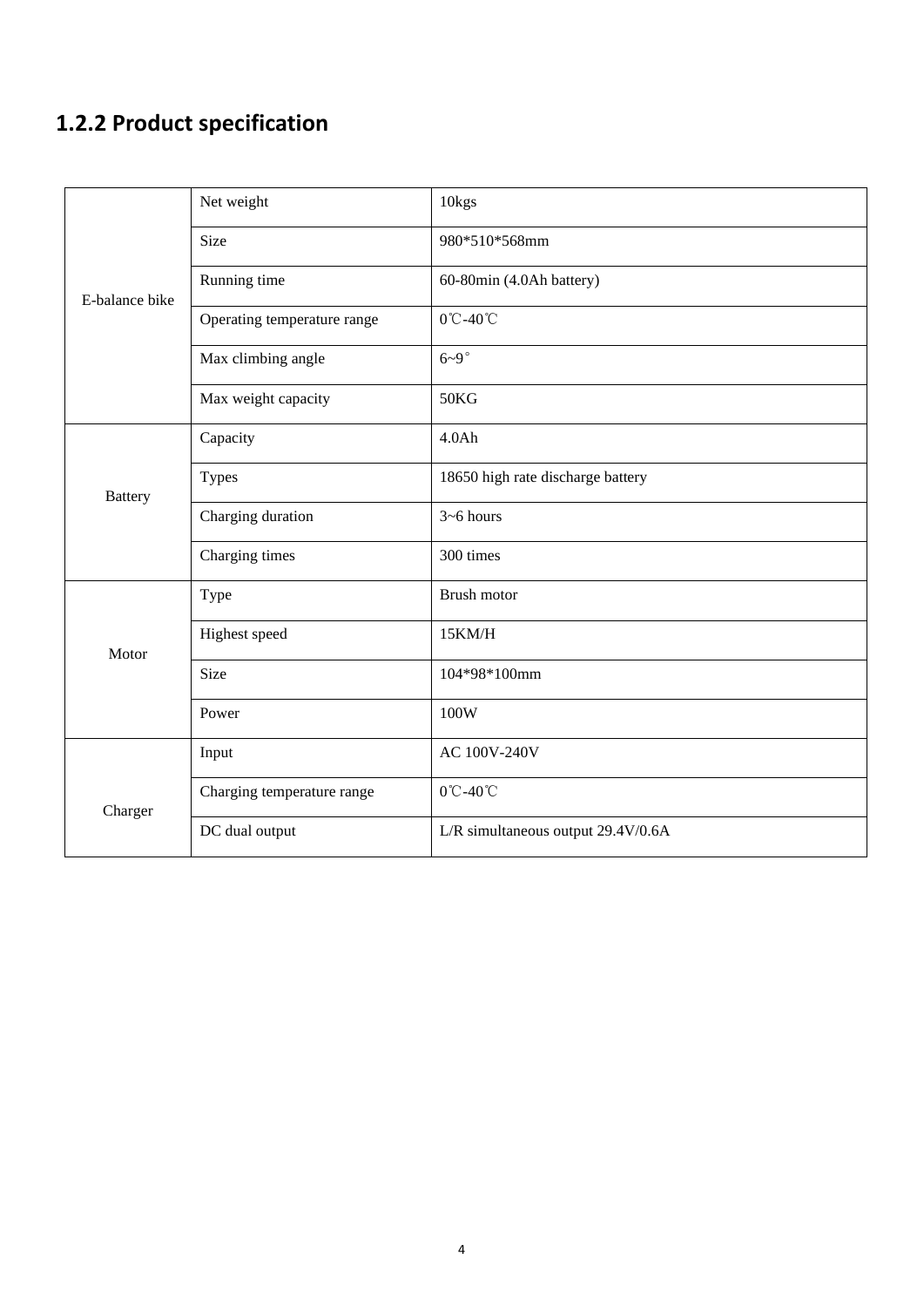### <span id="page-5-0"></span>**1.2.3 Description of parts**

<span id="page-5-1"></span>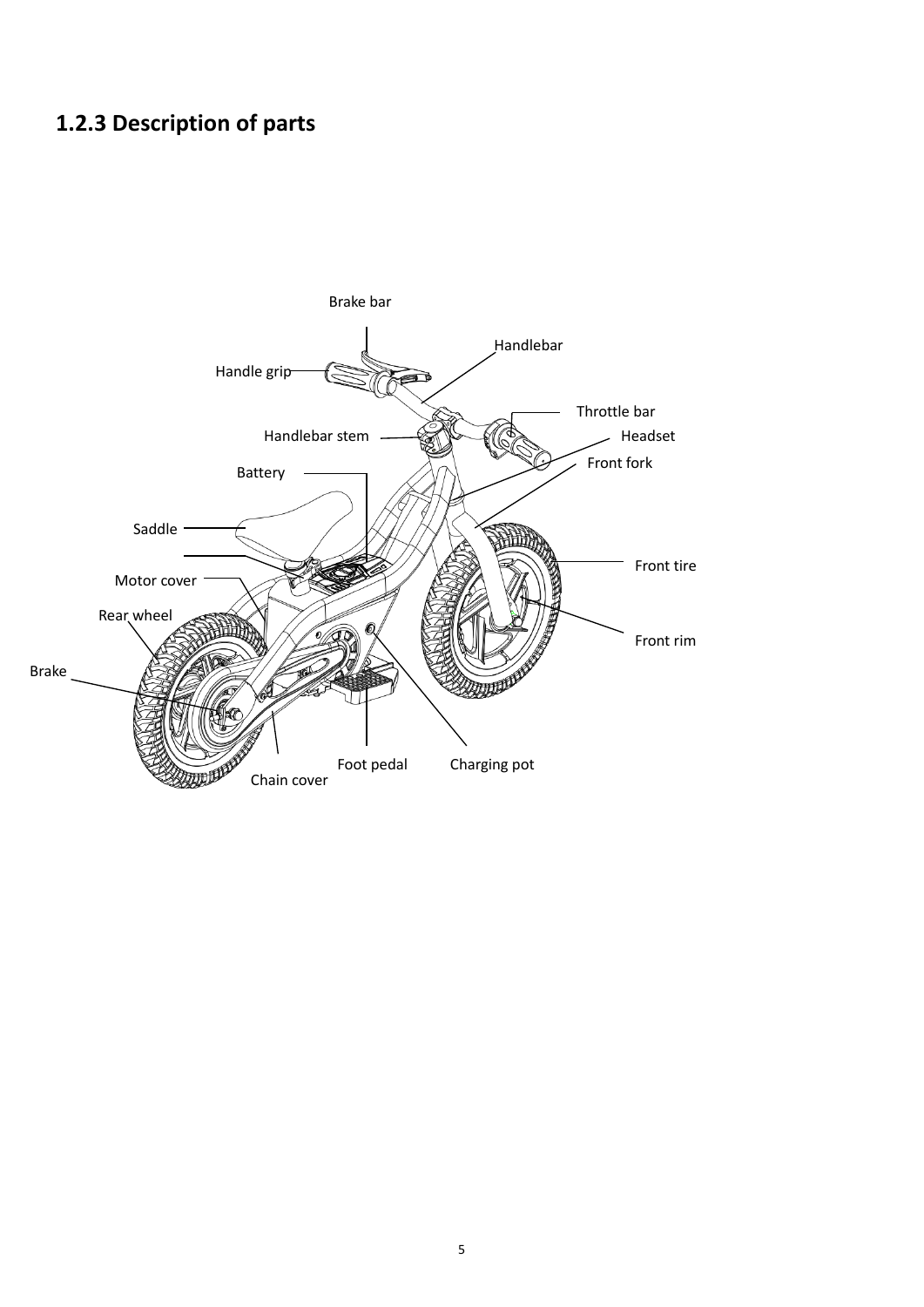### **1.2.4 How to assemble the X-PRO BALANCE**

**STEP 1: Assemble the handlebar**

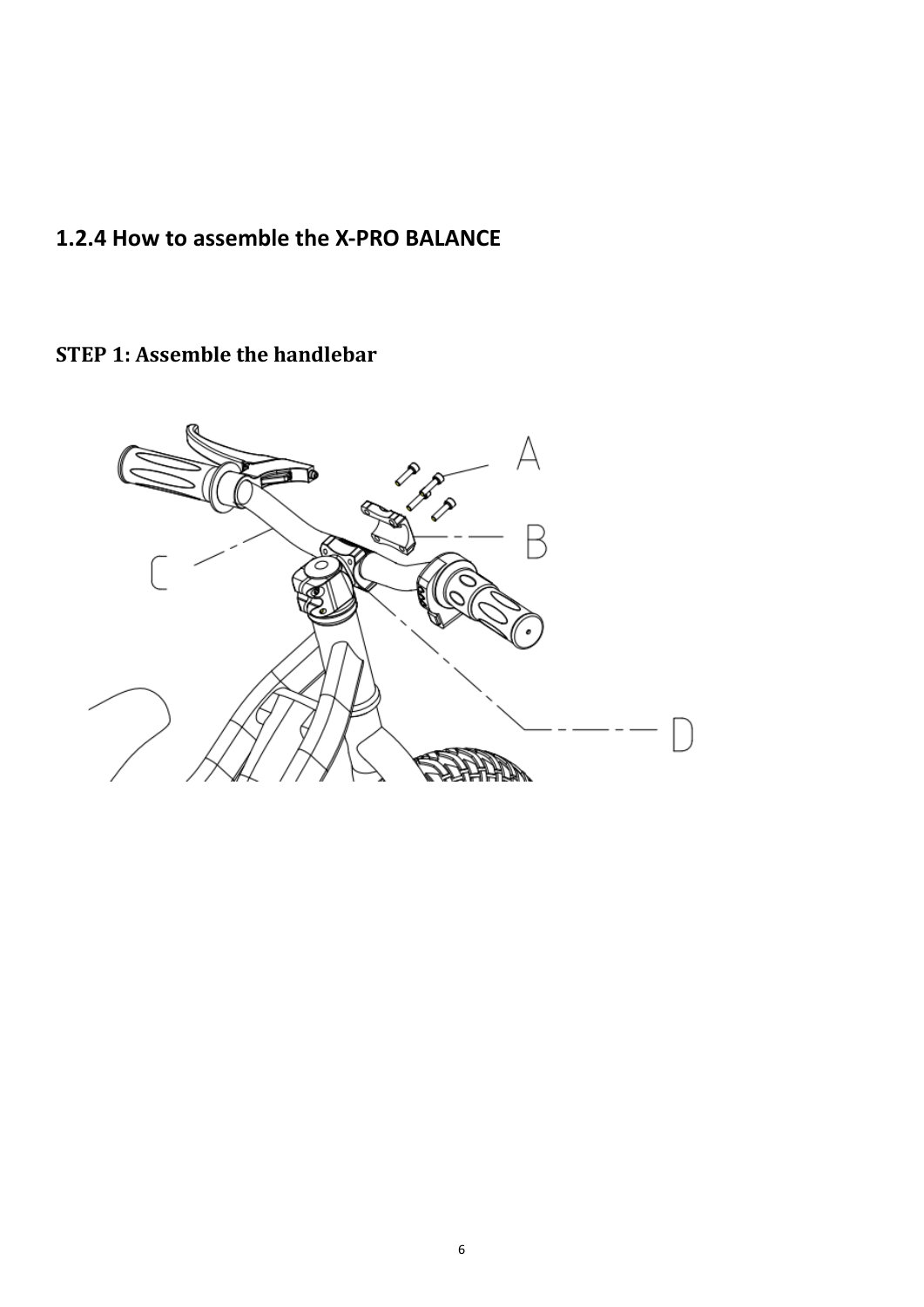- A: Size: M5X20 Socket head bolt
- B: Upper block
- C: Handlebar
- D: Down block

1. Put  $(C)$  into location  $(D)$ , then cover  $(B)$ 

```
2. Put (A) into (B), then use the tools screw to (D)
```
#### NOTE:

**When assemble the handlebar, the brake wire should go to the Left side (from front side see)** :



**Wire direction**

### **STEP 2 Install the battery**

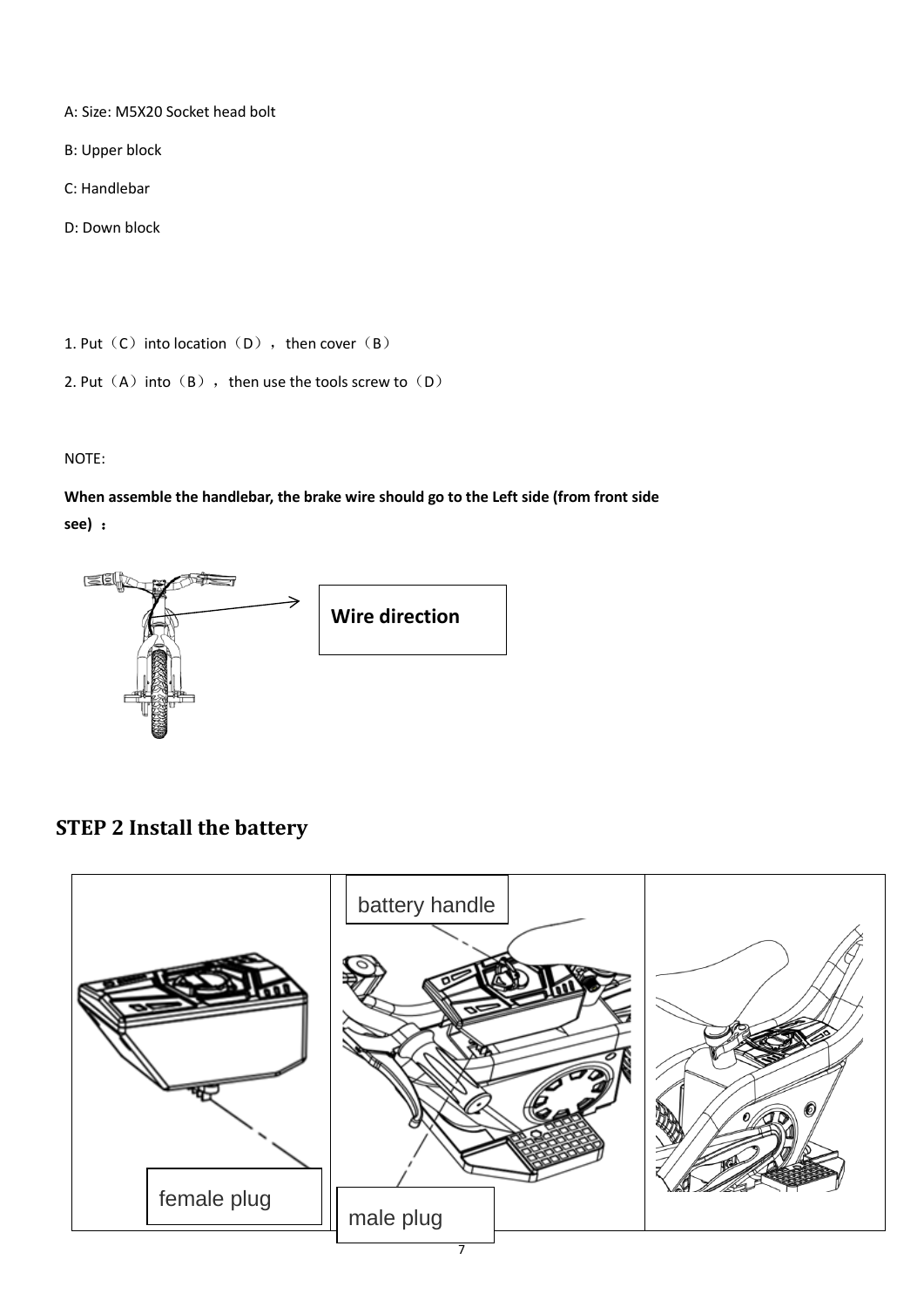a. Install the battery: Take the battery out, find the female plug in the battery and the male plug in the bike. Match the female plug to the male plug, then press the battery case until the two plugs are completely locked. (Move the battery slowly, if it is a movable battery, it means the plugs are not locked completely. Should press the front part of battery case heavily to make sure the battery is installed.)

b. remove the battery out: Left hand hold the bike, put the index finger of right hand into the battery handle, thumb and middle finger hold the battery case, then pull the whole battery case out.

#### **Step 3 Adjust the saddle**



Release the lock, adjust the saddle into the right position, then lock it.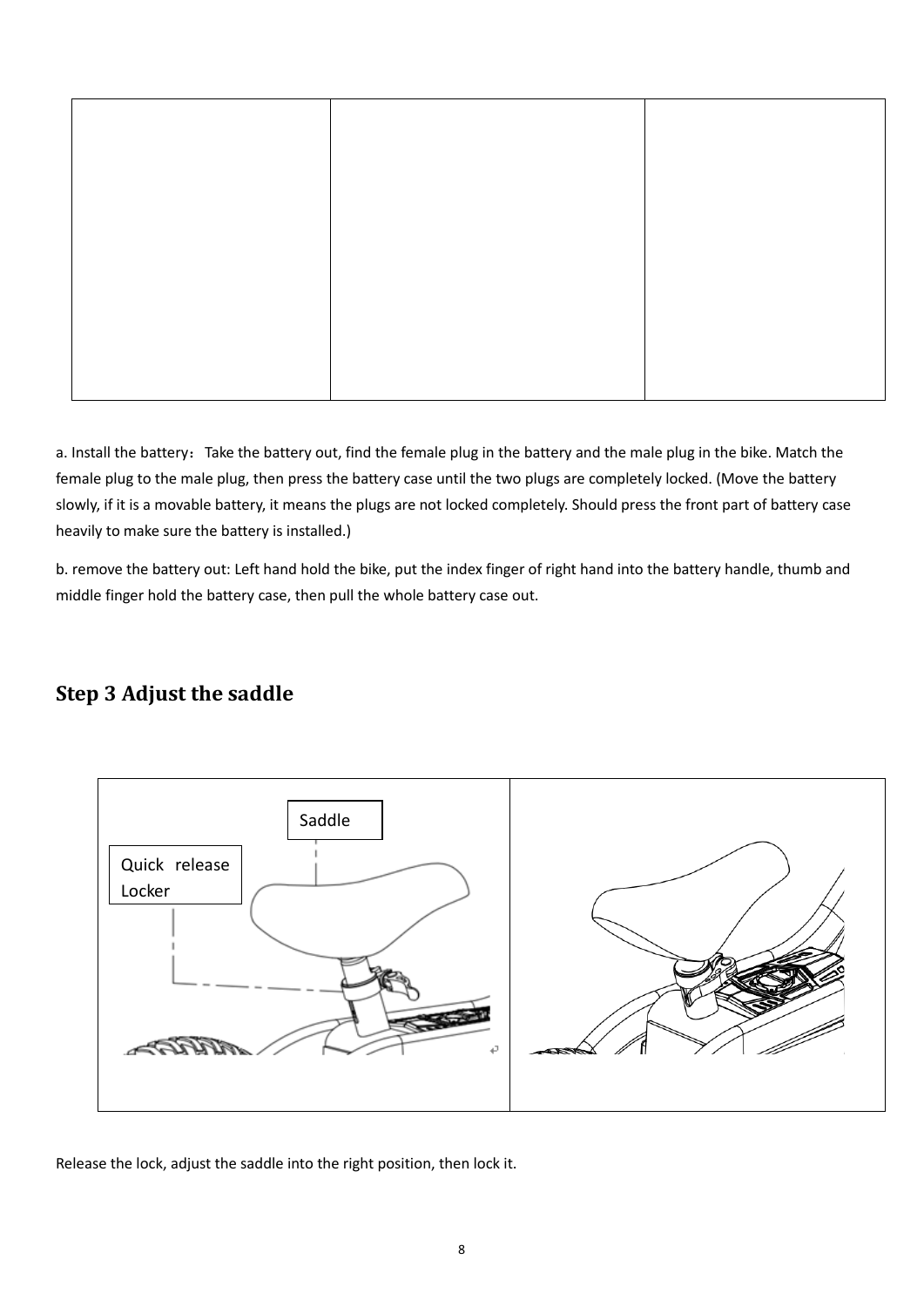#### **Step 4 Check the battery capacity**



Battery capacity display

After install all the above steps, check press the red bottom check the battery capacity.

Full battery capacity: Green, Yellow, Red light on

Half battery capacity: Yellow, Red light on; Green light off

Low battery capacity: Red light on, green and yellow light off

# <span id="page-9-0"></span>**2. Safe using of electric balance bike**

We hope every user can ride electric balance bike safely and enjoy the fun. You can recall the memories of learning how to ride a balance bike, electric toy car, bicycle; all these experiences can be applied.

1. Please follow the related content in "product Manual" before riding electric balance bike at the first time. Check whether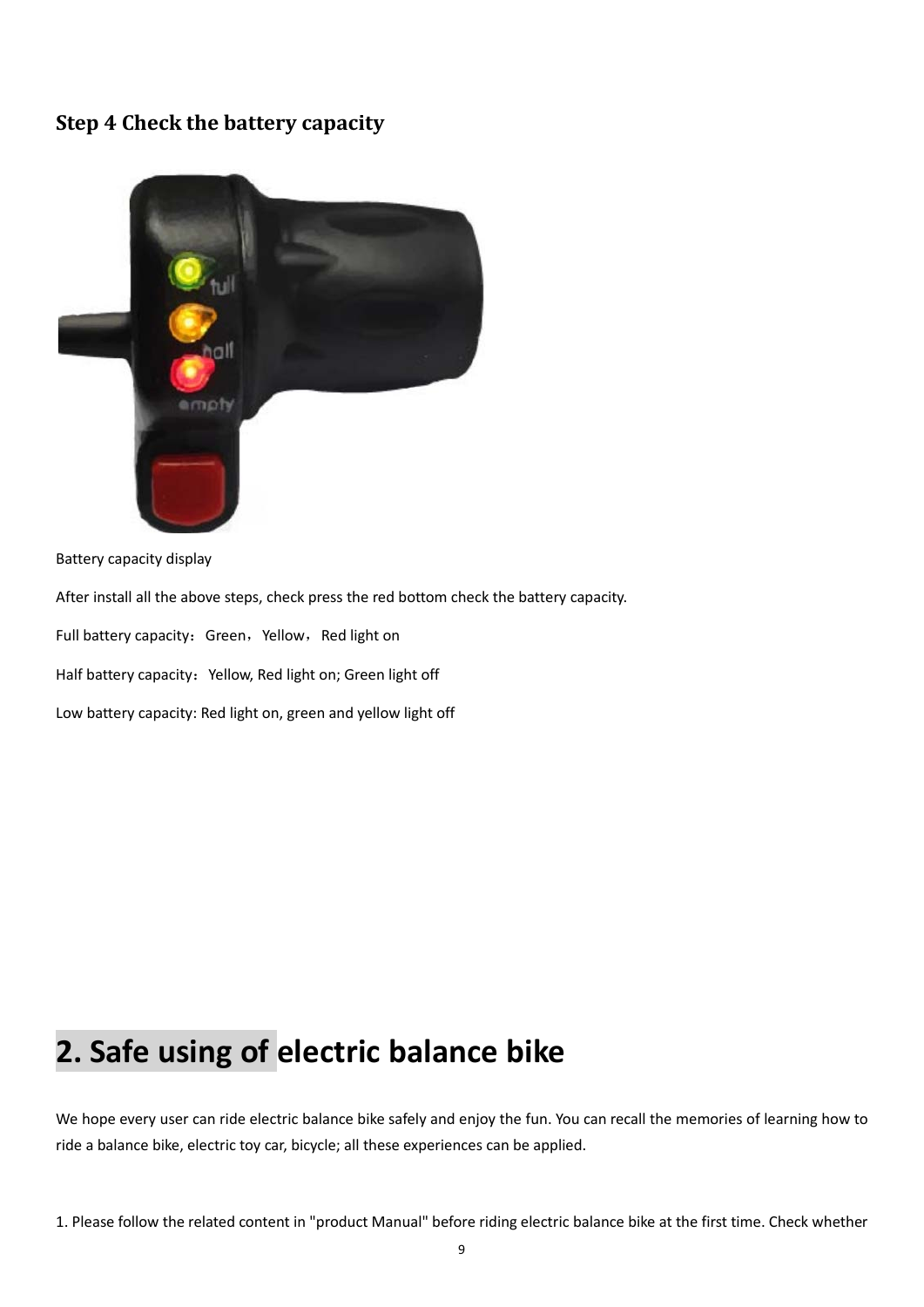battery power is enough, tires are damaged or parts are loose before driving. If there is any abnormal situation, please contact local dealer for repair.

2. Please carefully read the "Product Manual", this will help you to get a lot of important safety information such as speed limited, vibration alert and safety shutdown, etc.

3. Do not use the balance bike incorrectly to endanger the safety of persons or property.

4. Do not modify the parts of electric balance bike, it will affect the performance, and can cause serious injury.

5. The children is not allowed to ride the electric balance bike on his/her own. Children can only ride it when they have been given supervision or instruction concerning use of the appliance by a person responsible for their safety

6. When the user is riding, make sure to wear protectors, such as: helmet, knee pads, elbow pads and other protective gear.

7. It is prohibited to use on road.

8. Please be alert to things in front or far away from children, keeping good vision will keep children safe.

9. Do not ride on slippery and wet surfaces or on rainy days. Do not ride in dark place.

10. Do not ride on obstacles, such as twigs, litter or small stones, etc. Avoid riding in narrow spaces. Avoid riding on a steep slope.

11. To avoid degradation of battery performance by heat, electric balance bike should store in cool dry place out of sunlight.

#### <span id="page-10-0"></span>**2.1 Weight Limit**

To ensure safety and reduce damage, user must follow minimum and maximum load:

Maximum Load: 50 kgs

Overweight may increase possibility of injury

#### <span id="page-10-1"></span>**2.2 Maximum Riding Range**

There are a lot of factors that will affect riding range& performance, such as:

Grade: A smooth, flat surface will increase the riding speed, while an incline or hilly terrain will reduce the speed.

Weight: The weight of the user can affect riding speed and riding range.

Ambient temperature: Please ride and store balance bike under recommended temperature, which will increase product lifetime.

Maintenance: Reasonable battery charging and maintenance will increase the product lifetime.

Speed and riding style: Maintaining a moderate speed will increase distance, on the contrary, frequent starting, stopping, acceleration will reduce the product lifetime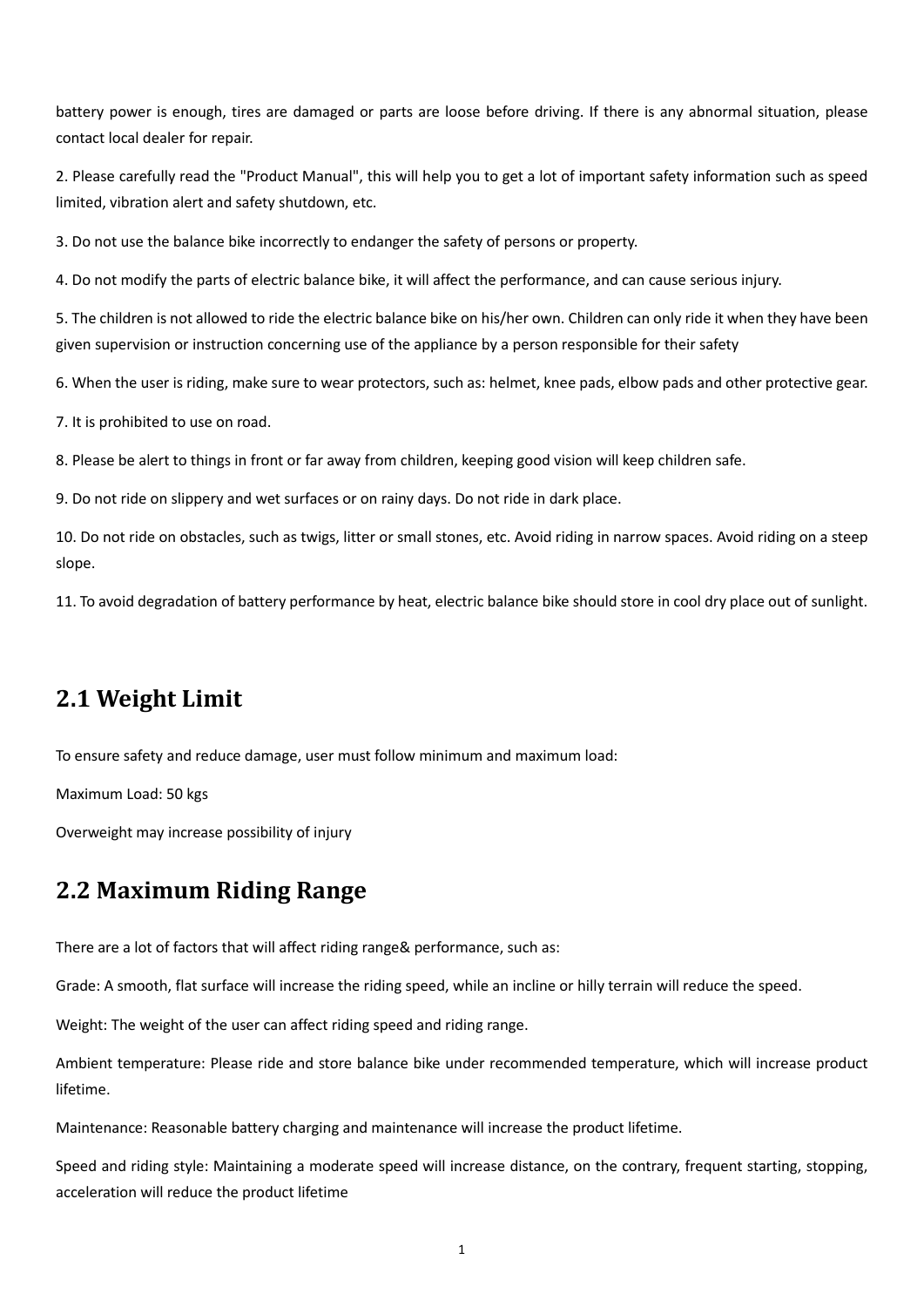### <span id="page-11-0"></span>**2.3 Speed Limited**

Electric balance bike top speed is about 10 KM/H

When it is close to the max speed, the electric balance bike will ensure that the speed does not continue to increase. When the user feels discomfort or loss control with the speed, they must hit the brake bar to slow the speed.

## <span id="page-11-1"></span>**3. Usage of Battery**

This section mainly describes the charging method of electric balance bike, how to maintain the battery, some security issues, and battery specifications. For users' safety, maximum extent of prolonging the battery life, and improve battery performance, please follow the instructions.

#### <span id="page-11-2"></span>**3.1 Battery power**

You must stop riding if electric balance bike displays low power, or it may affect battery lifetime.

- Don't use the battery if it emits odor or overheats.
- If the electric balance bike is not used for long time, the battery must be charged every 2-3 months.
- Don't touch any leaking material if any.
- keep battery away from children when not riding.
- The charger must be unplugged from the charging port before riding.
- Battery contains dangerous substances, do not open the battery, do not inset anything into battery.
- The battery must be removed from the appliance before it is scrapped.
- The appliance must be disconnected from the supply mains when removing the battery.
- Please use the charger provided with electric balance bike original.
- Don't over charge the battery
- The battery is to be disposed of safety

#### **WARNING!**

 For the purposes of recharging the battery, only use the detachable supply unit FY0632941500 provided with this appliance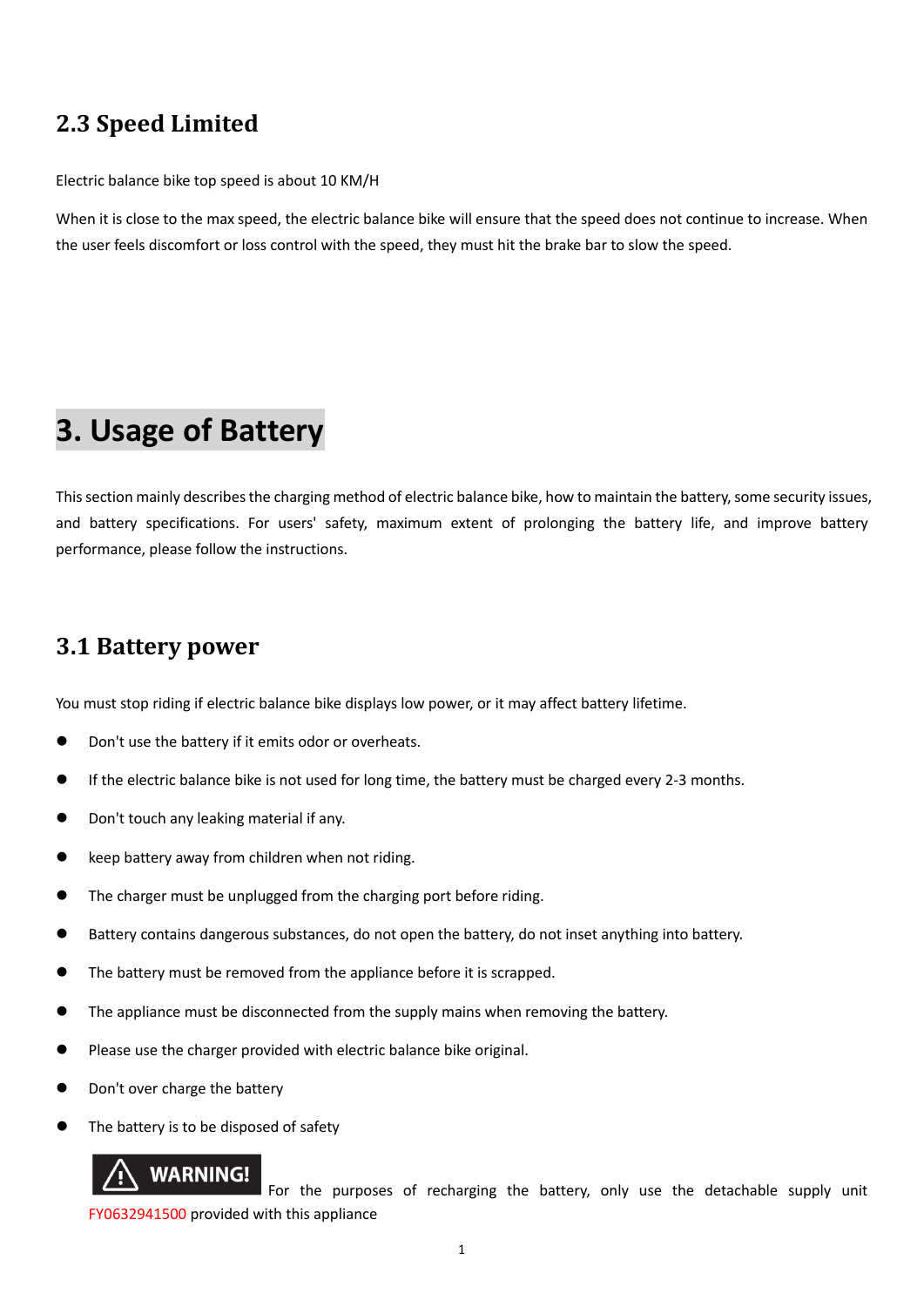#### <span id="page-12-0"></span>**3.2 Charging process**



Ensure the charging port is dry

When the Led light turn red, it means low power, then the battery needs to be charged

Switch off the electric balance bike in "off " position

Plug the charger cable into the electric balance bike, connect the cable with power supply. Please refer to power supply for charging state.

The Red light of charger indicates that it has begun to charge, otherwise check whether the cable is connected. When the charger indicates light goes from red to green, it indicates the battery is fully charged.

The charging time is about 3 hours.

Keep the charging environment clean and dry.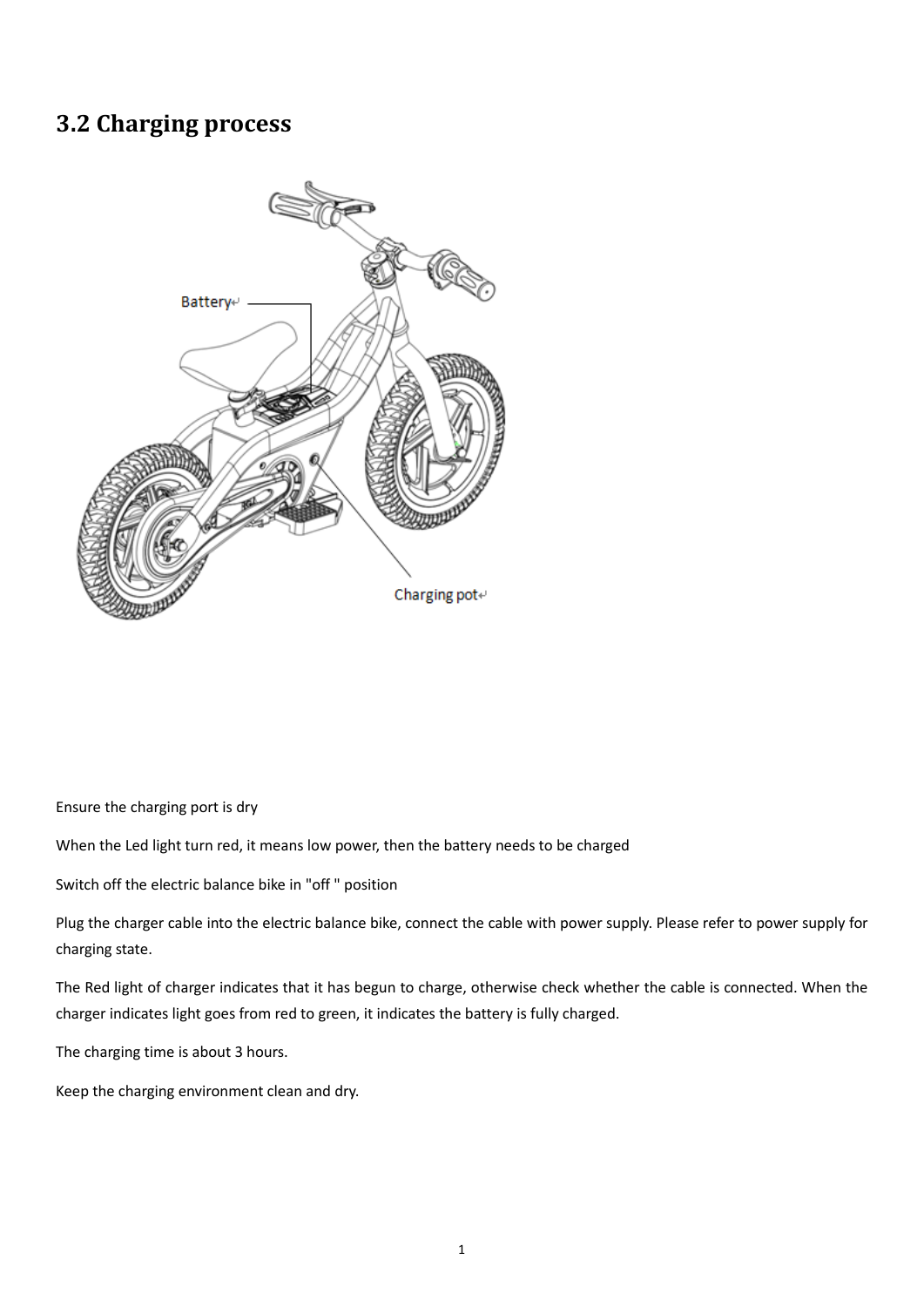#### <span id="page-13-0"></span>**3.3 Temperature**

The best charging temperature is 10 degree to -40 degree. Over cold and over hot will not completely charge the battery

#### <span id="page-13-1"></span>**3.4 Description of battery**

| Contents                                                     | Parameters                                    |
|--------------------------------------------------------------|-----------------------------------------------|
| <b>Battery</b>                                               | Lithium battery                               |
| Charging time                                                | $2 - 3h$                                      |
| Voltage                                                      | 24V                                           |
| <b>Initial Capacity</b>                                      | 2Ah or 4Ah                                    |
| <b>Working Temperature</b>                                   | $-15^{\circ}\text{C} \sim 50^{\circ}\text{C}$ |
| <b>Charging Temperature</b>                                  | $10^{\circ}$ C ~40 $^{\circ}$ C               |
| Storage Time $(-20^{\circ}\text{C} \sim 35^{\circ}\text{C})$ | 12 months (Charge every $2 \sim 3$ months)    |
| <b>Storage Humidity</b>                                      | $~100-65\%$                                   |

### <span id="page-13-2"></span>**3.5 Shipping Notes**

Lithium battery contains dangerous articles. Ship lithium only according to local law.

# <span id="page-13-3"></span>**4. Maintenance**

Electric balance bike requires the user to do routine maintenance.

This chapter describes maintenance steps and important operating tips.

Before you perform the following operations, ensure the power and charging cable are disconnected. If the battery is charging, the operation is not allowed.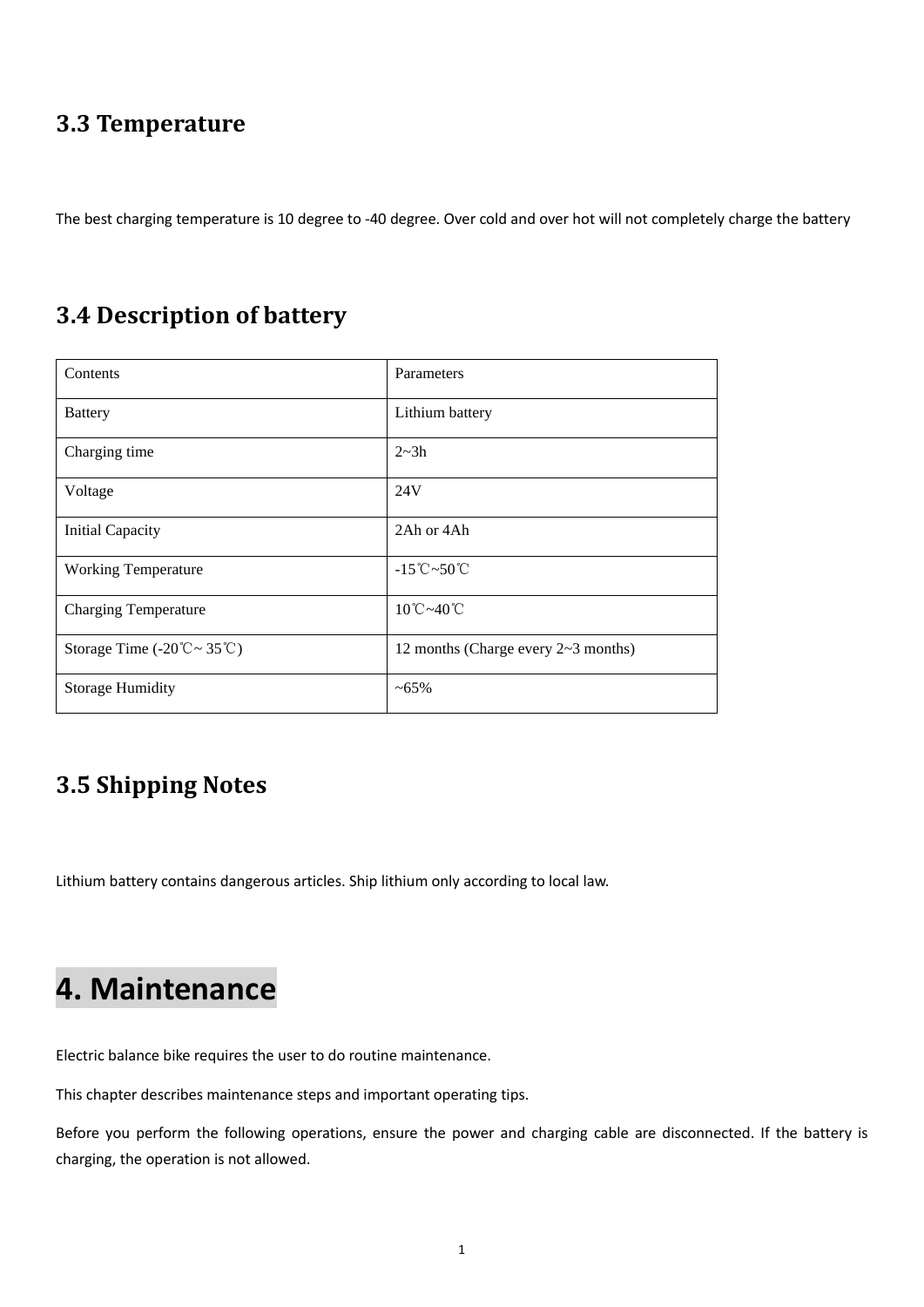### <span id="page-14-0"></span>**4.1 Cleaning Electric balance bike**

Disconnect the charger and turn off Electric balance bike

Wipe the cover

## **WARNING!**

Avoid using water or other liquids on the Electric balance bike for cleaning. If water or other liquids seep into Electric balance bike, it will cause permanent damage to the internal electronics.

### <span id="page-14-1"></span>**4.2 Storing Electric balance bike**

- fully charge your battery before storing
- Charge products at least every two to three months.
- If the storage ambient temperature is below 0 degree, please do not charge. You can bring the Electric balance bike into a warm environment (about 10 degree) for charging.
- To prevent dust from entering, you should cover Electric balance bike. Do not connect the power.
- Store Electric balance bike indoors in a dry and suitable temperature. If you do not use it for a long time, please do not connect the power.

## **WARNING!**

Do not disassemble Electric balance bike. Users who try to disassemble Electric balance bike lose their right for guaranty.

# <span id="page-14-2"></span>**5. Service**

Thank you again for your purchasing Electric balance bike, we would like to provide you good after-sale services since your purchasing date.

The warranty period is consistent with the national and local warranty policy.

The warranty period is calculated from original date of purchase by the user.

A proof of purchase must be given when claiming this warranty; the original sales receipt is considered such proof.

#### EXCLUSIONS:

This warranty does not apply to: